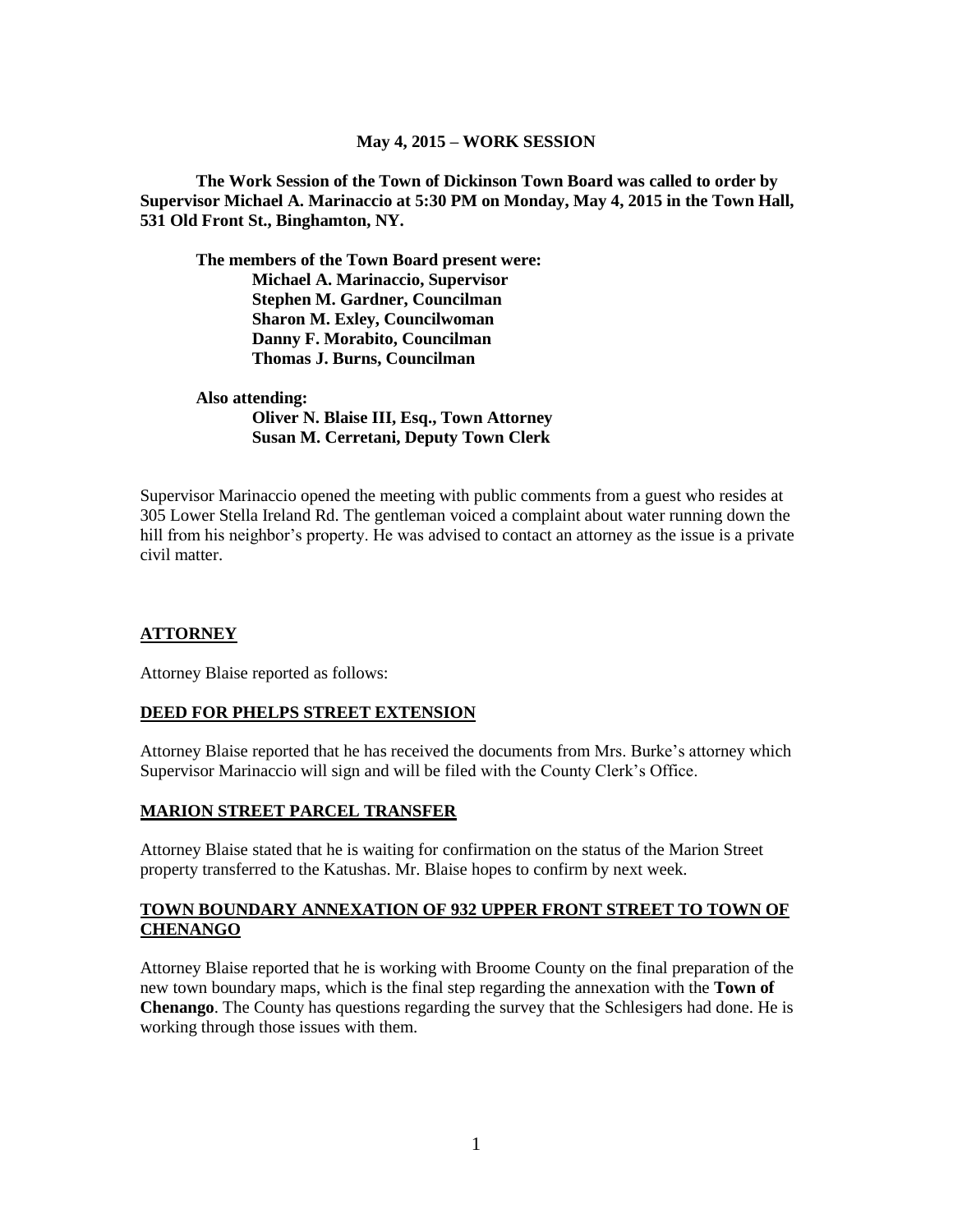## **AGREEMENT REGARDING DPW CONSOLIDATION WITH VILLAGE**

Attorney Blaise has received comments from our Department of Public Works Commissioner Joel Kie about changes that Mr. Kie would like made to the draft Agreement. Mr. Blaise felt Mr. Kie's suggestions were reasonable to put in place. Mr. Blaise hasn't heard anything back from the Village about the Agreement. Supervisor Marinaccio wants to know when the Town and Village officials should meet for further discussions as groups. Mr. Blaise said the sooner the better. Attorney Blaise stated that we need input from Town and Village officials to finalize the contract. A lengthy discussion followed. It was decided that a meeting will be set up in the near future to include Joel Kie, Danny Morabito, Mike Marinaccio and Oliver Blaise to review and address specifics of the consolidation contract.

### **GARBAGE DISTRICT BID RENEWAL 2016-2017**

Garbage district bid renewal is coming up. Attorney Blaise stated that we usually put the contract out for bid officially sometime in August. We usually open up bids in September and award the contract in October. It is a 2 year contract. The question was posed – would it be possible to increase the contract to 3 years? It is something to consider. Bert Adams currently has the contract, which was assumed when he took over Waste Management.

# **CHAIR**

#### **PORT DICKINSON CONSOLIDATION MEETING UPDATES**

The Mayor of Port Dickinson and Supervisor Marinaccio met with the County to discuss what possible savings could occur with the consolidation of the Public Works Department. Mr. Marinaccio stated that there is no immediate savings. Down the road there will be some savings but there also will be added costs. Councilman Morabito stated that there will be added benefits. Supervisor Marinaccio stated there would be added efficiencies for the Village that the County could present to the State.

## **LOCAL POLICE SUPPORT RALLY**

Supervisor Marinaccio hopes everyone can attend the local police support rally. It will be held on Saturday May 9<sup>th</sup>. Everyone will meet Saturday at 11 am in front of Sears, inside the Oakdale Mall.

## **ASSOCIATION OF TOWNS AND VILLAGES (AOTV)**

Supervisor Marinaccio informed us the next  $\angle AOTV$  meeting date was changed from May 28<sup>th</sup> to June 4<sup>th</sup>, location to be determined probably at The Spot Restaurant. Greg Birla will be the guest speaker.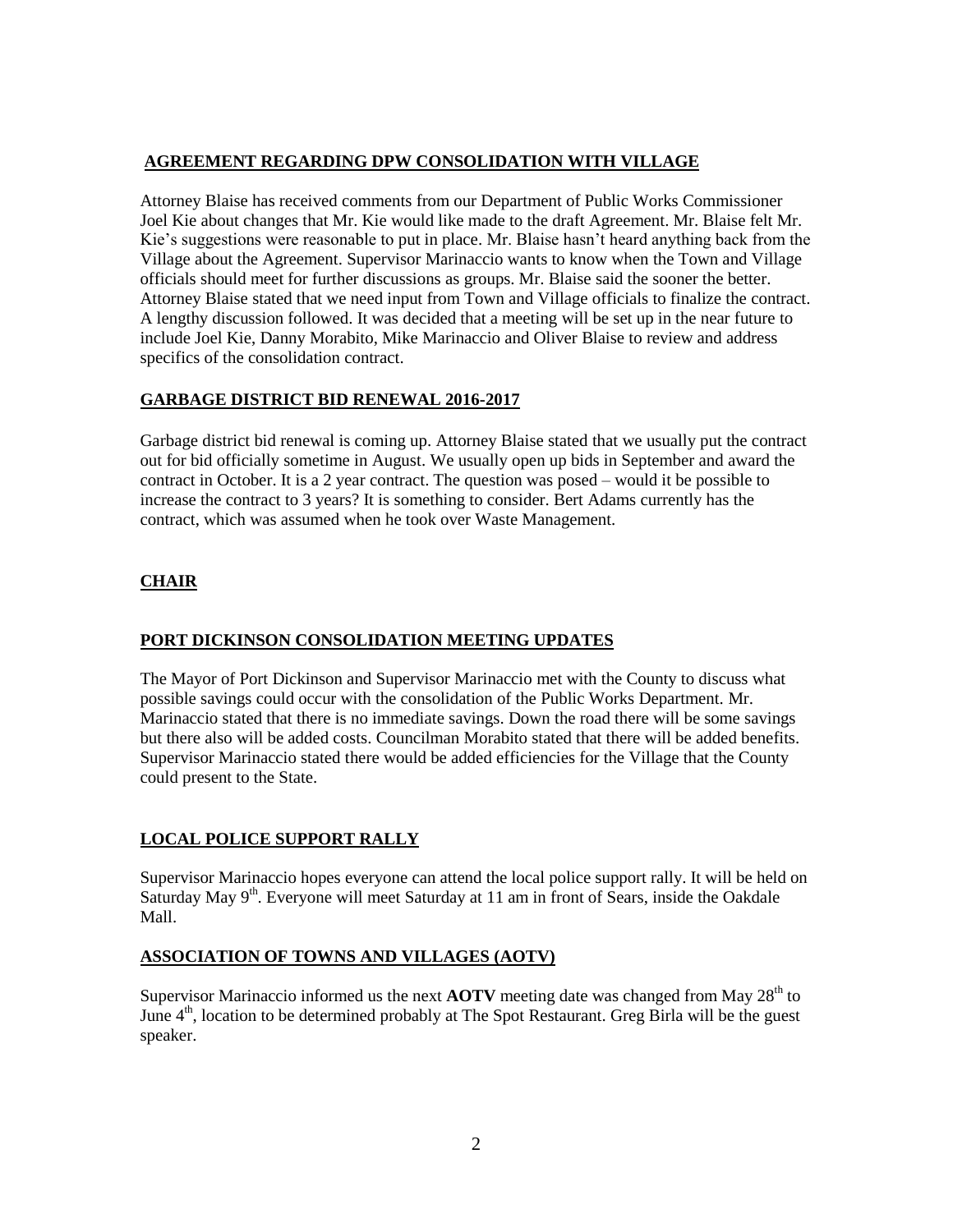# **FILED CASE WORK FORM**

The filed case work form is paperwork that Supervisor Marinaccio filed out for Congressman Hanna to get some help in paying for the Phelps street project. Assemblyman Crouch wrote a letter to Commissioner Joan MacDonald asking assistance for additional funding for the project in his District. Joel Kie has received phone calls from the Department of Transportation and Senator Schumer's office has contacted Mr. Marinaccio to get additional information on the project. Mr. Marinaccio said there are a lot of people working on it.

**NATIONAL DAY OF PRAYER** is May 7<sup>th</sup>, 12 Noon on the Broome County Courthouse steps.

# **COLOR RUN**

Supervisor Marinaccio said there were no complaints. David Wasser mentioned a potential problem with the parking situation. There was situation involving an ambulance and fire company having difficulty getting to a house when they had trouble maneuvering from Jameson Road on to Hickory Road. Supervisor Marinaccio said he was glad Mr. Wasser brought it up because there will be a follow up meeting.

Traffic control on Front Street was done beautifully. The attendance was great - 5,500 people participating along with another 1,000 or so attending. Mr. Marinaccio thought that everything went really well.

### **DOT I86 MEETING**

Public Works Commissioner Joel Kie and Supervisor Marinaccio have an update meeting on Friday with the Department Of Transportation on the I86 project.

#### **TOWN CLERK SWEARING IN CEREMONY**

Sue Cerretani and Wanda Broczkowski will be sworn in Friday at 2PM for their new positions if anyone would like to attend.

## **SALES TAX FIGURES**

Mr. Marinaccio said he learned a lesson regarding our sales tax figures. He noticed that the Towns of Maine, Conklin, and Kirkwood, who have similar populations to ours, have more money than us. He learned the reason is our population includes the population of Port Dick. We have 3,500 people in the Town and 2,000 people in the Village. The Village of Port Dickinson is figured separately.

## **PUBLIC WORKS**

Mr. Kie stated that the Highway Department started work on the water problem on Belair. They are replacing metal corrugated pipe that rotted out and replacing storm. Commissioner Kie stated that the Highway Department is behind on yard waste. There is a lot of yard waste after the weekend. Mr. Kie said that they should finish up tomorrow.